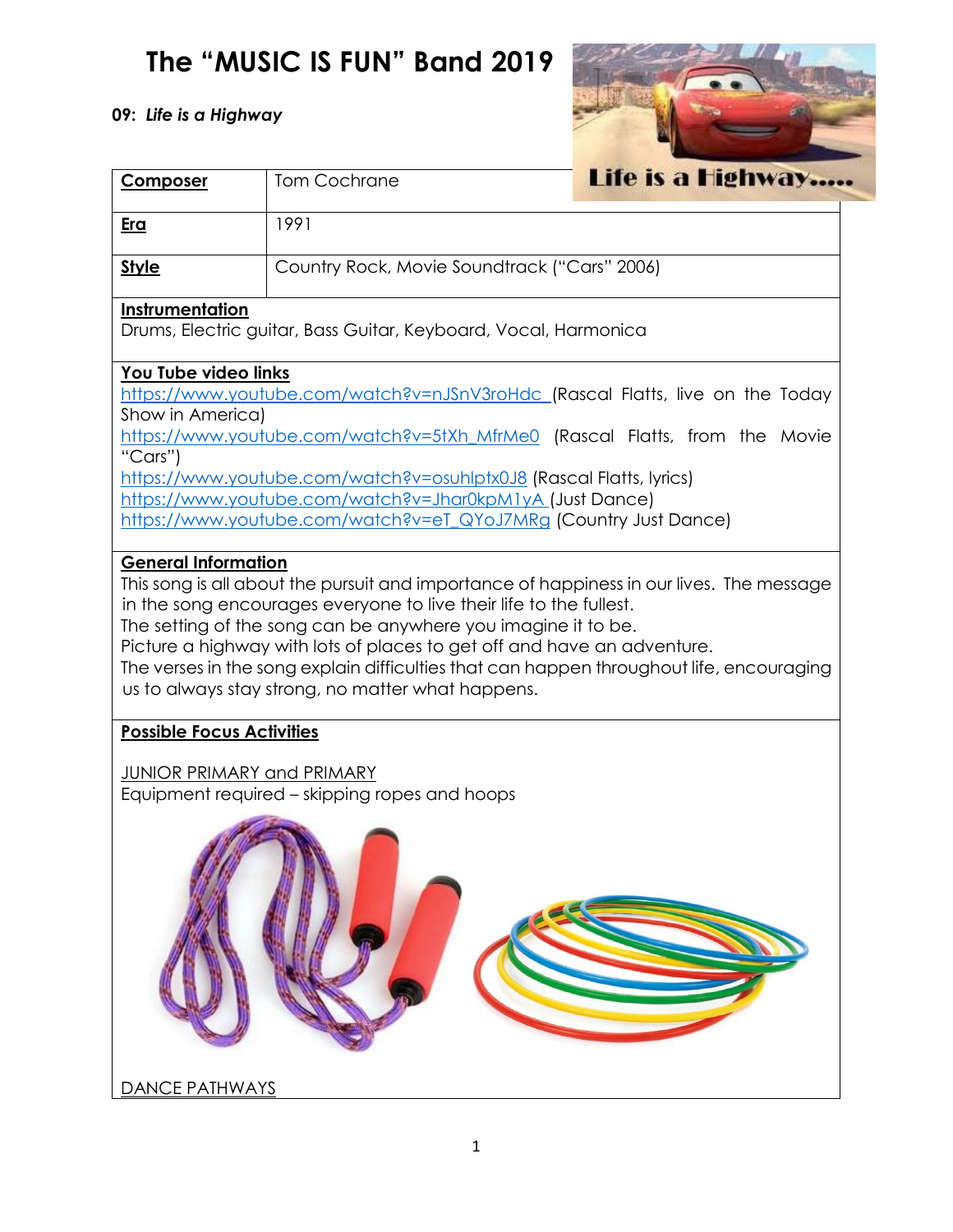Just like Highways are sometimes straight, sometimes curved, sometimes closed, sometimes open, pathways on the floor can be the same.

Use a short skipping rope, to show the different types of pathways (as mentioned above) on the floor.

Give groups of students their own skipping rope to create and copy the pathways. In groups, students walk this pathway on the floor following the skipping rope. Show a straight rope, a curved rope, a closed rope (make a circle) and a zig zag rope. Ask students to create their own shape with the skipping rope and practice walking this pathway. Share with the class. Discuss the different pathways.

Highways can be short or long. Teacher demonstrates this by tying the two ropes together, making a longer pathway.



Images taken from [http://staytunedmusicteacher.blogspot.com/2014/01/monday-music](http://staytunedmusicteacher.blogspot.com/2014/01/monday-music-manipulatives.html?m=1)[manipulatives.html?m=1](http://staytunedmusicteacher.blogspot.com/2014/01/monday-music-manipulatives.html?m=1) (in this blog these ideas were used for vocal exploration)

In groups the students decide what type of pathway they'd like to "perform" to the class but instead of walking can they think of interesting ways to use their body to move through the pathway.

**JUNIOR PRIMARY:** Students think of different types of transport they see on the road and move like that type of transport. They can use short or long pathways and any shape they'd like. Share with the class. Discuss the different pathways.

Change groups and do the same activity, changing the shape of the pathway but also ADDING levels (some high movements, some middle movements and some low movements) to their pathways. (At least 2 of these levels) Can students identify the different levels they are using? Share with the class. Discuss the different pathways and levels used by each group.

(possible Dance assessment: Students' understanding of and use of, pathways and levels as well as different types of locomotor movements)